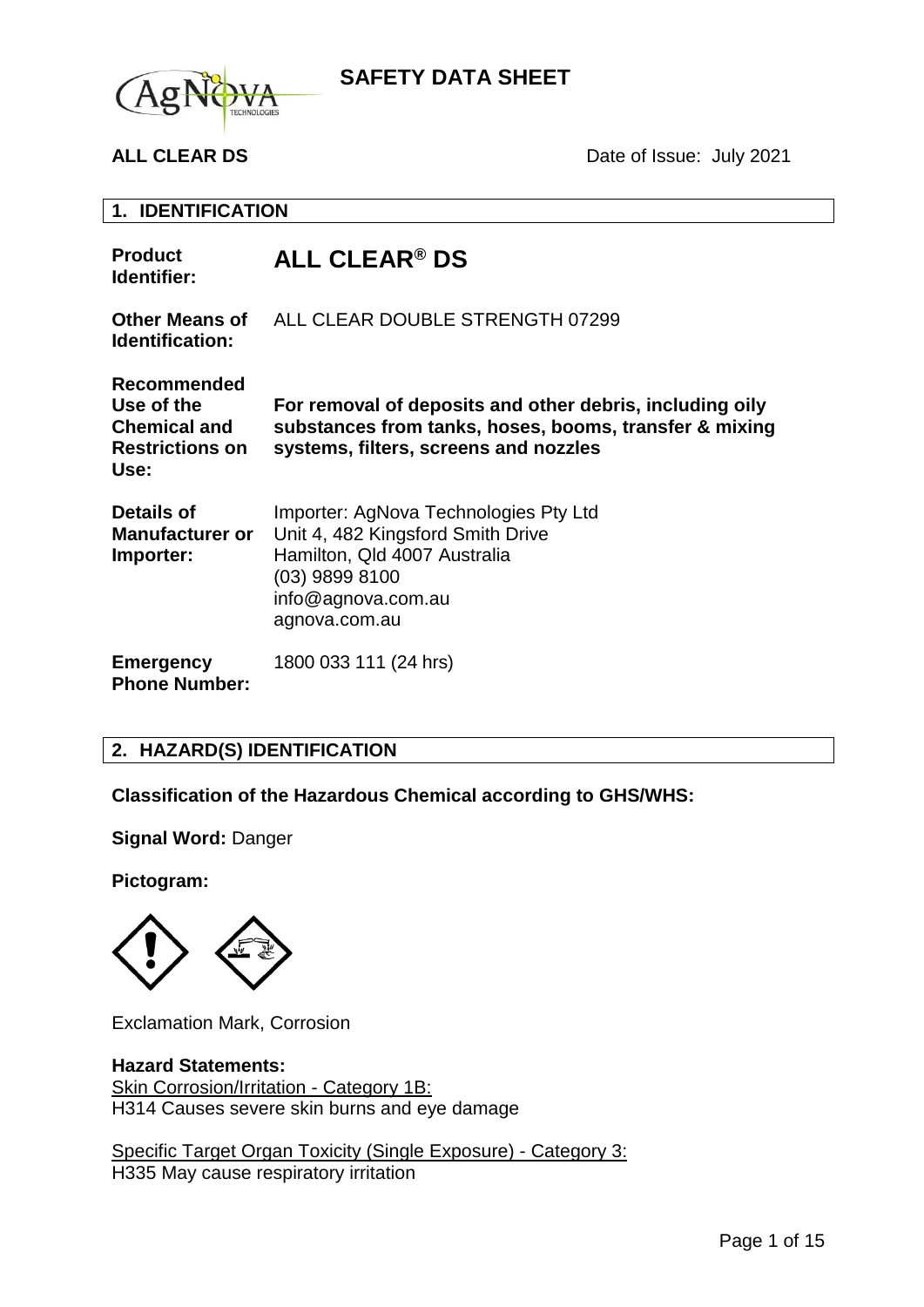

**ALL CLEAR DS** Date of Issue: July 2021

Chronic Aquatic Toxicity - Category 3: H412 Harmful to aquatic life with long lasting effects

## **Precautionary Statements:**

### **Prevention**

P261: Avoid breathing spray

P264: Wash hands thoroughly after handling

P271: Use only outdoors or in a well-ventilated area

P273 Avoid release to the environment

P280: Wear protective gloves/protective clothing/eye protection/face protection **Response**

P301+P330+P331: IF SWALLOWED: rinse mouth. Do NOT induce vomiting P303+P361+P353: IF ON SKIN (or hair): Remove/Take off immediately all contaminated clothing. Rinse skin with water/shower

P304+P340: IF INHALED: Remove person to fresh air and keep comfortable for breathing

P305+P351+P338: IF IN EYES: Rinse cautiously with water for several minutes. Remove contact lenses, if present and easy to do. Continue rinsing

P310: Immediately call a POISON CENTRE/doctor

P363: Wash contaminated clothing before reuse

#### **Storage**

P403+P233: Store in a well-ventilated place. Keep container tightly closed

P405: Store locked up

### **Disposal**

P501: Dispose of the contents/containers in accordance with the current legislation on waste treatment

| <b>ADG</b><br><b>Classification:</b> | Classified as Dangerous Goods according to the Australian Code<br>for the Transport of Dangerous Goods by Road and Rail 7th Edition<br>(see section 14) |
|--------------------------------------|---------------------------------------------------------------------------------------------------------------------------------------------------------|
| <b>SUSMP</b>                         | Not a scheduled poison                                                                                                                                  |
| <b>Classification:</b>               | (Standard for Uniform Scheduling of Medicines and Poisons)                                                                                              |

# **3. COMPOSITION AND INFORMATION ON INGREDIENTS**

| Ingredients:                | <b>CAS No:</b> | <b>Classification:</b> | <b>Concentration:</b> |
|-----------------------------|----------------|------------------------|-----------------------|
| Benzenesulfonic acid, mono- | 85480-55-3     | Acute Tox. 4: H302;    | $10 - 30%$            |
| C10-13-alkyl derivatives,   |                | Eye Dam. 1: H318;      |                       |
| compounds. with             |                | Skin Irrit. 2: H315 -  |                       |
| ethanolamine                |                | Danger                 |                       |
| 2-aminoethanol              | 141-43-5       | Acute Tox. 4:          | < 10%                 |
|                             |                | H302+H312+H332;        |                       |
|                             |                | Flam. Liq. 4: H227;    |                       |
|                             |                | Skin Corr. 1B: H314    |                       |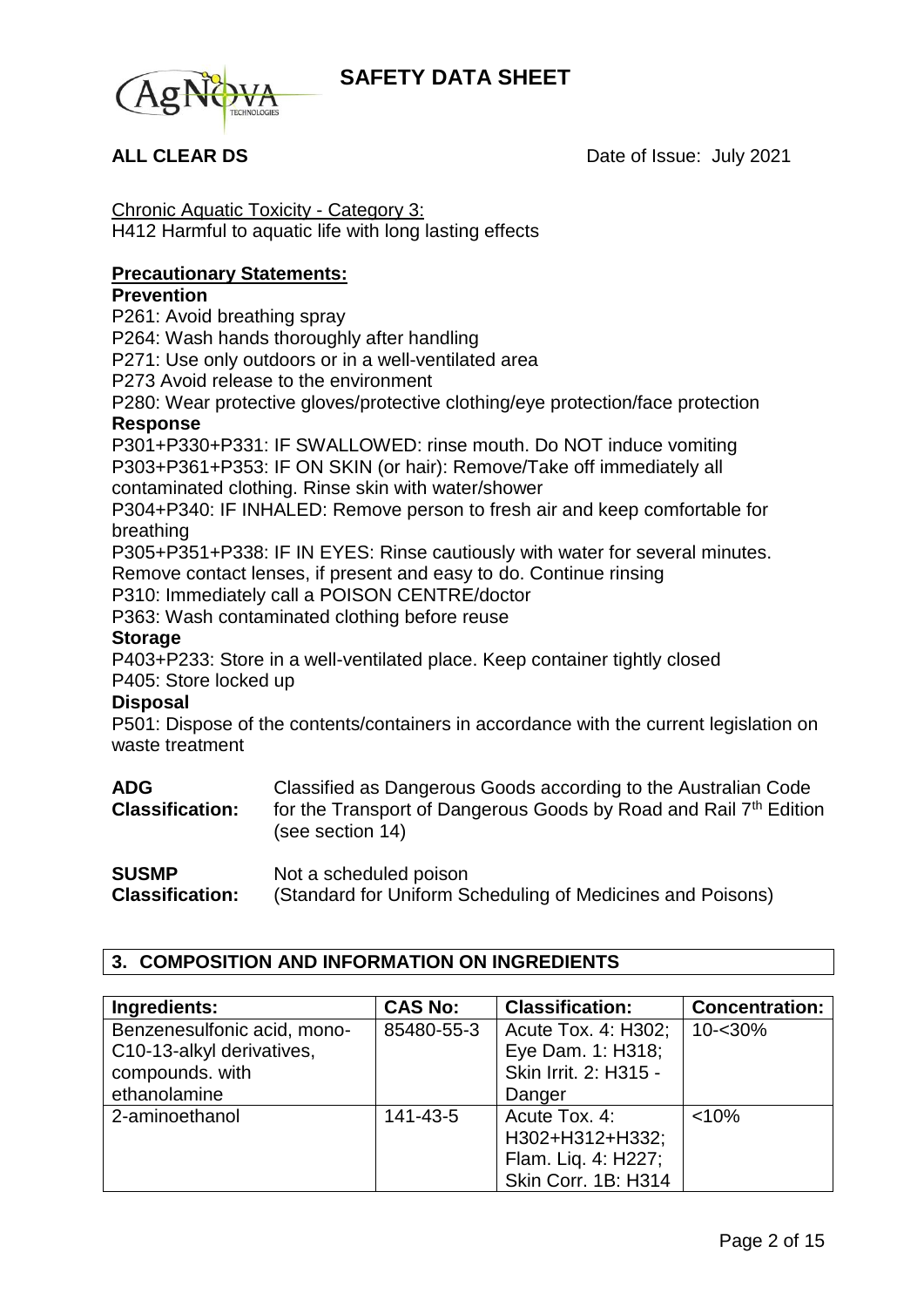

|                               |            | - Danger                  |       |
|-------------------------------|------------|---------------------------|-------|
| tetrasodium (1-               | 3794-83-0  | Acute Tox. 4: H302;       | < 10% |
| hydroxyethylidene)            |            | Eye Irrit. 2A: H319 -     |       |
| bisphosphonate                |            | Warning                   |       |
| Alcohols, C12-15, ethoxylated | 68131-39-5 | Acute Tox. 4: H302;       | < 10% |
| (7 EO)                        |            | <b>Aquatic Chronic 3:</b> |       |
|                               |            | H412; Eye Dam. 1:         |       |
|                               |            | H318 - Danger             |       |

To obtain more information on the hazards of the substances consult sections 11, 12 and 16.

#### Other information:

| Identification:                   | <sup>1</sup> Specific concentration limit: |
|-----------------------------------|--------------------------------------------|
| 2-aminoethanol; CAS: 141-43-5     | $\%$ (w/w) >=5: STOT SE 3 - H335           |
| tetrasodium (1-hydroxyethylidene) | % (w/w) >=30: Eye Irrit. 2 - H319          |
| bisphosphonate; CAS: 3794-83-0    |                                            |

### **4. FIRST AID MEASURES**

**If poisoning occurs, immediately contact a doctor or Poisons Information Centre (Phone 13 11 26), and follow the advice given. Show this Safety Data Sheet to a doctor.**

#### **Description of Necessary First Aid Measures:**

| Ingestion:           | Request immediate medical assistance, showing the SDS of this<br>product. Do not induce vomiting, because its expulsion from the<br>stomach can be hazardous to the mucous of the main digestive<br>tract, and its inhalation, to the respiratory system. Rinse out the<br>mouth and throat, as they may have been affected during ingestion.<br>In the case of loss of consciousness do not administer anything<br>orally unless supervised by a doctor. Keep the person affected at<br>rest. |
|----------------------|------------------------------------------------------------------------------------------------------------------------------------------------------------------------------------------------------------------------------------------------------------------------------------------------------------------------------------------------------------------------------------------------------------------------------------------------------------------------------------------------|
| Inhalation:          | Remove the person affected from the area of exposure, provide with<br>fresh air and keep at rest. In serious cases such as<br>cardiorespiratory failure, artificial resuscitation techniques will be<br>necessary (mouth to mouth resuscitation, cardiac massage, oxygen<br>supply, etc.) requiring immediate medical assistance.                                                                                                                                                              |
| <b>Skin contact:</b> | Remove contaminated clothing and footwear, rinse skin or shower<br>the person affected if appropriate with plenty of cold water and<br>neutral soap. In serious cases see a doctor. If the product causes<br>burns or freezing, clothing should not be removed as this could<br>worsen the injury caused if it is stuck to the skin. If blisters form on<br>the skin, these should never be burst as this will increase the risk of                                                            |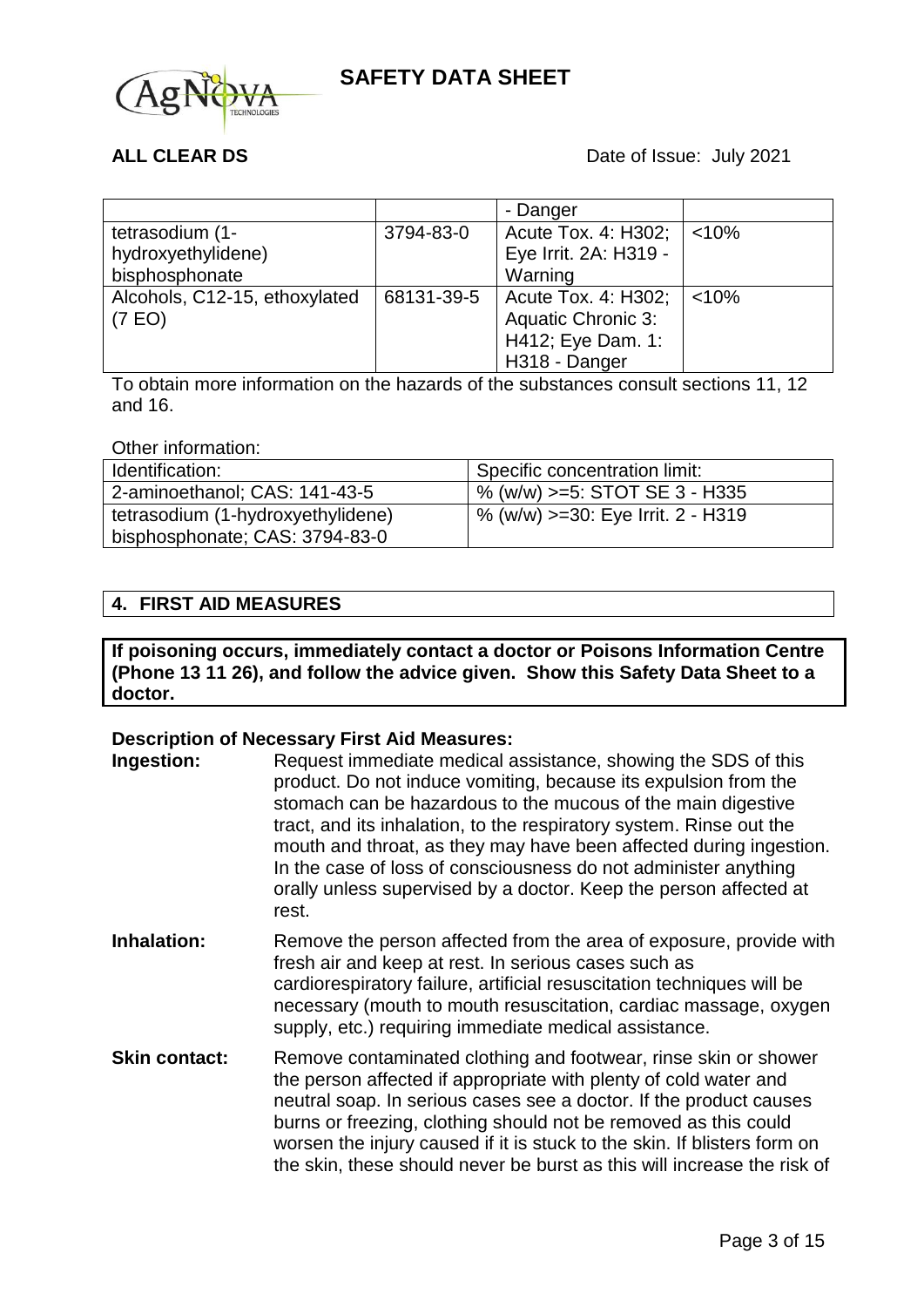

**ALL CLEAR DS** Date of Issue: July 2021

|                                                                        | infection.                                                                                                                                                                                                                                                                                                                                                                                              |
|------------------------------------------------------------------------|---------------------------------------------------------------------------------------------------------------------------------------------------------------------------------------------------------------------------------------------------------------------------------------------------------------------------------------------------------------------------------------------------------|
| Eye contact:                                                           | Rinse eyes thoroughly with lukewarm water for at least 15 minutes.<br>Do not allow the person affected to rub or close their eyes. If the<br>injured person uses contact lenses, these should be removed<br>unless they are stuck to the eyes, as this could cause further<br>damage. In all cases, after cleaning, a doctor should be consulted<br>as quickly as possible with the SDS of the product. |
| <b>First Aid</b><br><b>Facilities:</b>                                 | Provide washing facilities in the workplace.                                                                                                                                                                                                                                                                                                                                                            |
| <b>Symptoms</b><br><b>Caused by</b><br><b>Exposure:</b>                | Acute and delayed effects are indicated in sections 2 and 11.                                                                                                                                                                                                                                                                                                                                           |
| <b>Medical</b><br><b>Attention and</b><br><b>Special</b><br>Treatment: | Not applicable.                                                                                                                                                                                                                                                                                                                                                                                         |

## **5. FIREFIGHTING MEASURES**

| <b>Suitable</b><br><b>Extinguishing</b><br><b>Equipment:</b>                                                  | Product is non-flammable under normal conditions of storage,<br>handling and use, but the product contains flammable substances.<br>In the case of inflammation as a result of improper handling, storage<br>or use preferably use polyvalent powder extinguishers (ABC<br>powder), in accordance with the Regulation on fire protection<br>systems.<br>IT IS RECOMMENDED NOT to use full jet water as an<br>extinguishing agent. |
|---------------------------------------------------------------------------------------------------------------|-----------------------------------------------------------------------------------------------------------------------------------------------------------------------------------------------------------------------------------------------------------------------------------------------------------------------------------------------------------------------------------------------------------------------------------|
| <b>Specific</b><br><b>Hazards Arising</b><br>from the<br><b>Chemical:</b>                                     | As a result of combustion or thermal decomposition reactive sub-<br>products are created that can become highly toxic and,<br>consequently, can present a serious health risk.                                                                                                                                                                                                                                                    |
| <b>Special</b><br><b>Protective</b><br><b>Equipment and</b><br><b>Precautions for</b><br><b>Firefighters:</b> | Depending on the magnitude of the fire it may be necessary to use<br>full protective clothing and individual respiratory equipment.<br>Minimum emergency facilities and equipment should be available<br>(fire blankets, portable first aid kit,).                                                                                                                                                                                |
|                                                                                                               | Act in accordance with the Internal Emergency Plan and the<br>Information Sheets on actions to take after an accident or other<br>emergencies. Destroy any source of ignition. In case of fire,<br>refrigerate the storage containers and tanks for products susceptible                                                                                                                                                          |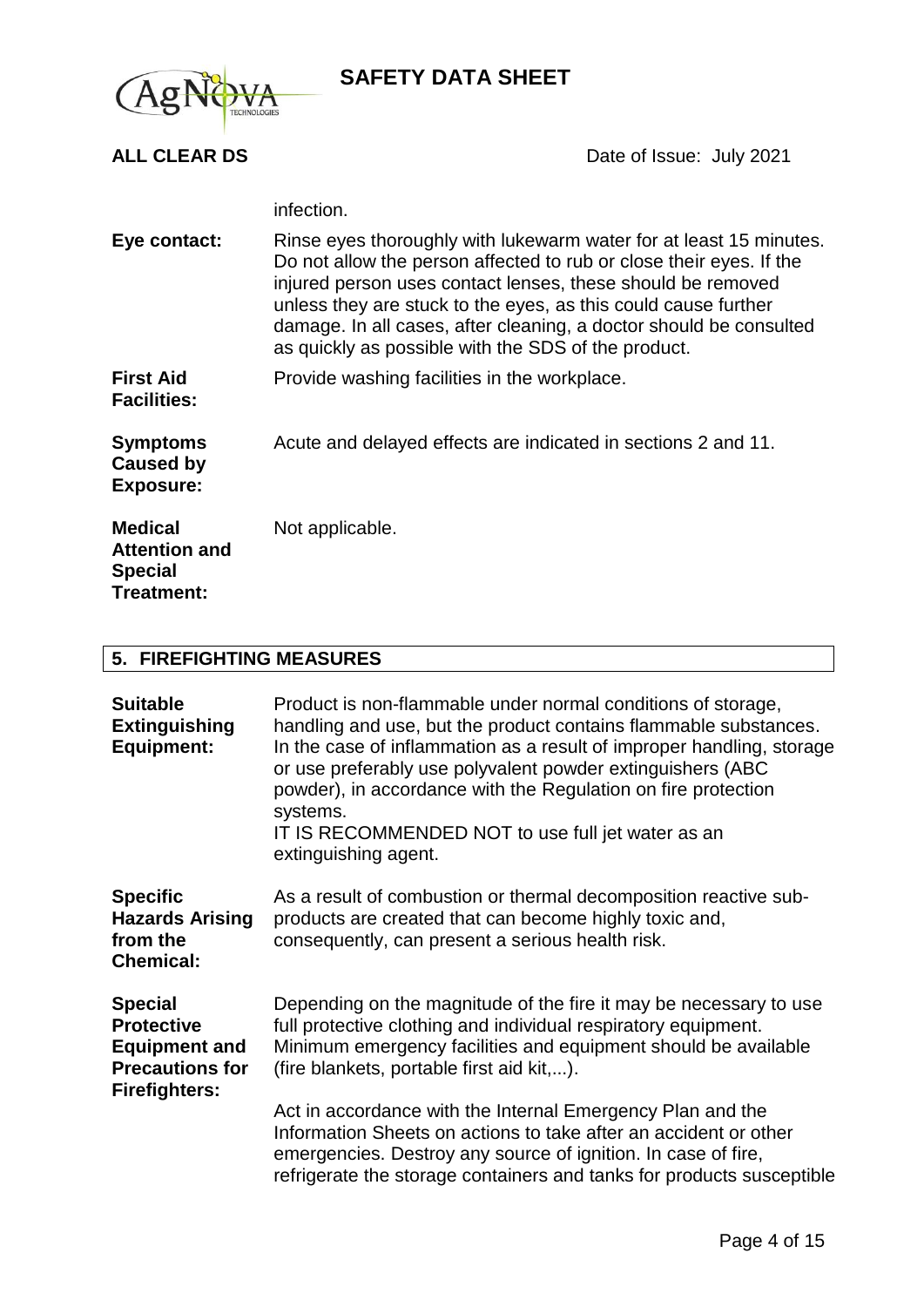



to inflammation, explosion or BLEVE as a result of high temperatures. Avoid spillage of the products used to extinguish the fire into an aqueous medium.

## **6. ACCIDENTAL RELEASE MEASURES**

| <b>Personal</b><br>Precautions,<br><b>Protective</b><br><b>Equipment and</b><br><b>Emergency</b><br><b>Procedures:</b> | Isolate leaks provided that there is no additional risk for the people<br>performing this task. Personal protection equipment must be<br>used against potential contact with the spilt product (See section 8).<br>Evacuate the area and keep out those who do not have<br>protection. |
|------------------------------------------------------------------------------------------------------------------------|----------------------------------------------------------------------------------------------------------------------------------------------------------------------------------------------------------------------------------------------------------------------------------------|
| <b>Environmental</b><br><b>Precautions:</b>                                                                            | Avoid at all cost any type of spillage into an aqueous medium.<br>Contain the product absorbed appropriately in hermetically sealed<br>containers. Notify the relevant authority in case of exposure to the<br>general public or the environment.                                      |
| Methods and<br><b>Materials for</b><br><b>Containment</b><br>and Cleaning<br>Up:                                       | It is recommended:<br>Absorb the spillage using sand or inert absorbent and move it to a<br>safe place. Do not absorb in sawdust or other combustible<br>absorbents. For any concern related to disposal consult section 13.                                                           |

## **7. HANDLING AND STORAGE**

| <b>Precautions for</b><br>Safe Handling: | A.- Precautions for safe manipulation<br>Comply with the current legislation concerning the prevention of<br>industrial risks. Keep containers hermetically sealed. Control<br>spills and residues, destroying them with safe methods (section 6).<br>Avoid leakages from the container. Maintain order and<br>cleanliness where dangerous products are used.<br>B.- Technical recommendations for the prevention of fires and<br>explosions |
|------------------------------------------|----------------------------------------------------------------------------------------------------------------------------------------------------------------------------------------------------------------------------------------------------------------------------------------------------------------------------------------------------------------------------------------------------------------------------------------------|
|                                          | Product is non-flammable under normal conditions of storage,<br>handling and use. It is recommended to transfer at slow                                                                                                                                                                                                                                                                                                                      |
|                                          | speeds to avoid the generation of electrostatic charges that can<br>affect flammable products. Consult section 10 for information<br>on conditions and materials that should be avoided.                                                                                                                                                                                                                                                     |
|                                          | C.- Technical recommendations to prevent ergonomic and<br>toxicological risks                                                                                                                                                                                                                                                                                                                                                                |
|                                          | Do not eat or drink during the process, washing hands afterwards<br>with suitable cleaning products.<br>D.- Technical recommendations to prevent environmental risks                                                                                                                                                                                                                                                                         |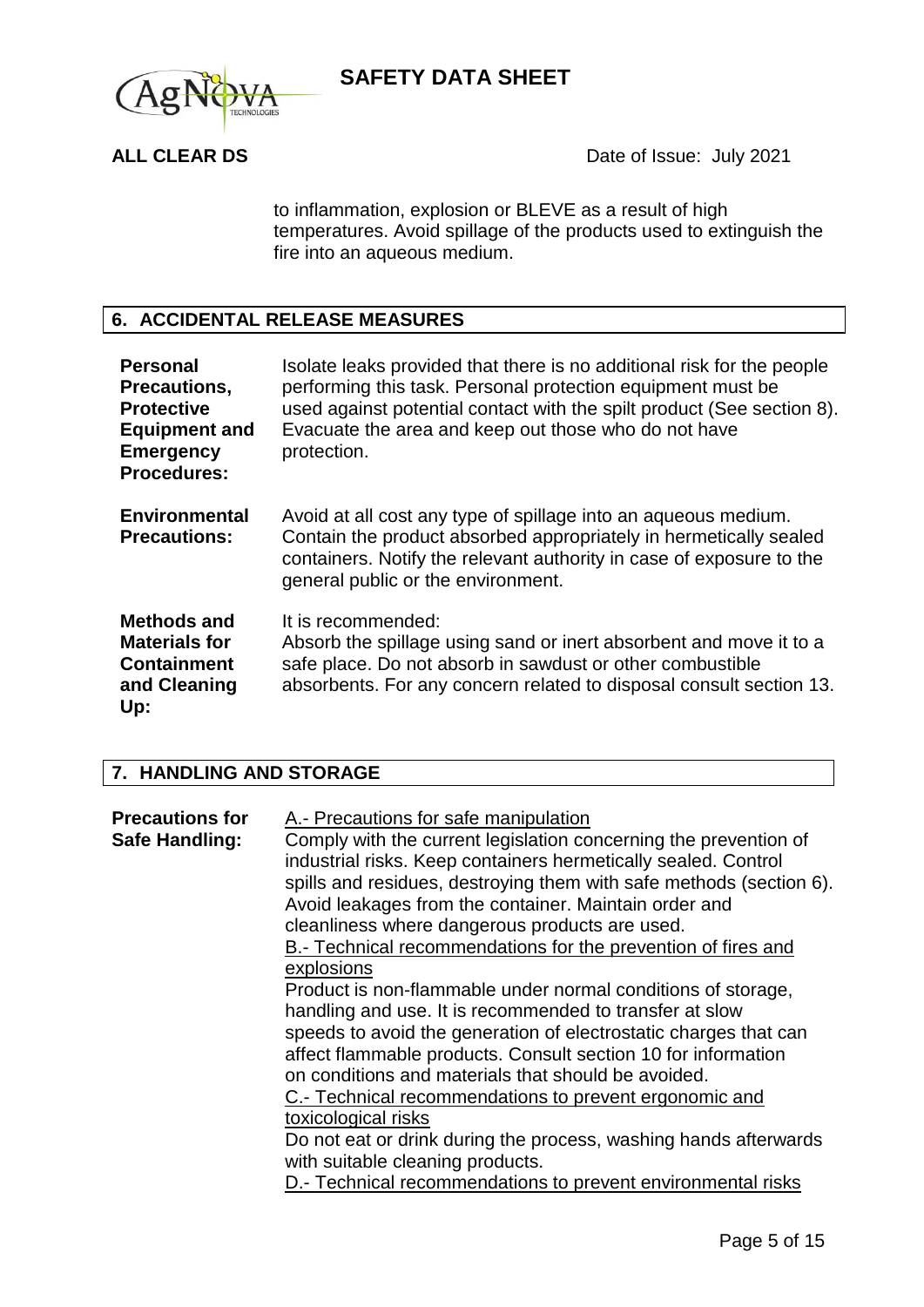

**ALL CLEAR DS** Date of Issue: July 2021

Due to the danger of this product for the environment it is recommended to use it within an area containing contamination control barriers in case of spillage, as well as having absorbent material in close proximity.

| <b>Conditions for</b> | A.- Technical measures for storage                                    |  |  |
|-----------------------|-----------------------------------------------------------------------|--|--|
| Safe Storage,         | Duration: tested to 36 months                                         |  |  |
| including any         | Maximum Temp.: 40°C                                                   |  |  |
|                       | <b>Incompatibilities:</b> Minimum Temp.: 0°C                          |  |  |
|                       | B.- General conditions for storage                                    |  |  |
|                       | Avoid sources of heat, radiation, static electricity and contact with |  |  |
|                       | food. For additional information see section 10.                      |  |  |

### **8. EXPOSURE CONTROLS AND PERSONAL PROTECTION**

**Exposure**  Control parameters:

**Standards:** Substances whose occupational exposure limits have to be monitored in the workplace (Workplace exposure standards for airborne contaminants 16/12/2019):

|                                                                                                                                                  | Identification<br>2-aminoethanol:                                                                                                                                                                                                                                                                                                                                                                                                                                                                                                                          | <b>Occupational Exposure Limits</b><br><b>TWA</b><br>3 ppm<br>7.5 mg/m <sup>3</sup><br><b>STEL</b><br>15 mg/m <sup>3</sup><br>6 ppm |        |                         |  |
|--------------------------------------------------------------------------------------------------------------------------------------------------|------------------------------------------------------------------------------------------------------------------------------------------------------------------------------------------------------------------------------------------------------------------------------------------------------------------------------------------------------------------------------------------------------------------------------------------------------------------------------------------------------------------------------------------------------------|-------------------------------------------------------------------------------------------------------------------------------------|--------|-------------------------|--|
|                                                                                                                                                  | Dipropylene<br><b>Glycol Methyl</b><br>Ether:                                                                                                                                                                                                                                                                                                                                                                                                                                                                                                              | TWA<br><b>STEL</b>                                                                                                                  | 50 ppm | $308$ mg/m <sup>3</sup> |  |
| <b>Biological</b><br><b>Monitoring:</b>                                                                                                          | No data available.                                                                                                                                                                                                                                                                                                                                                                                                                                                                                                                                         |                                                                                                                                     |        |                         |  |
| <b>Control</b><br><b>Banding:</b>                                                                                                                | No data available.                                                                                                                                                                                                                                                                                                                                                                                                                                                                                                                                         |                                                                                                                                     |        |                         |  |
| <b>Engineering</b><br><b>Controls:</b>                                                                                                           | Use in a well-ventilated area.                                                                                                                                                                                                                                                                                                                                                                                                                                                                                                                             |                                                                                                                                     |        |                         |  |
| <b>Individual</b><br><b>Protection</b><br><b>Measures, for</b><br>example,<br><b>Personal</b><br><b>Protective</b><br><b>Equipment</b><br>(PPE): | General security and hygiene measures in the work place.<br>As a preventative measure it is recommended to use basic Personal<br>Protection Equipment. For more information on Personal Protective<br>Equipment (storage, use, cleaning, maintenance, class of<br>protection,) consult the information leaflet provided by the<br>manufacturer. For more information see subsection 7.1. All information<br>contained herein is a recommendation which needs some specification<br>from the labour risk prevention services as it is not known whether the |                                                                                                                                     |        |                         |  |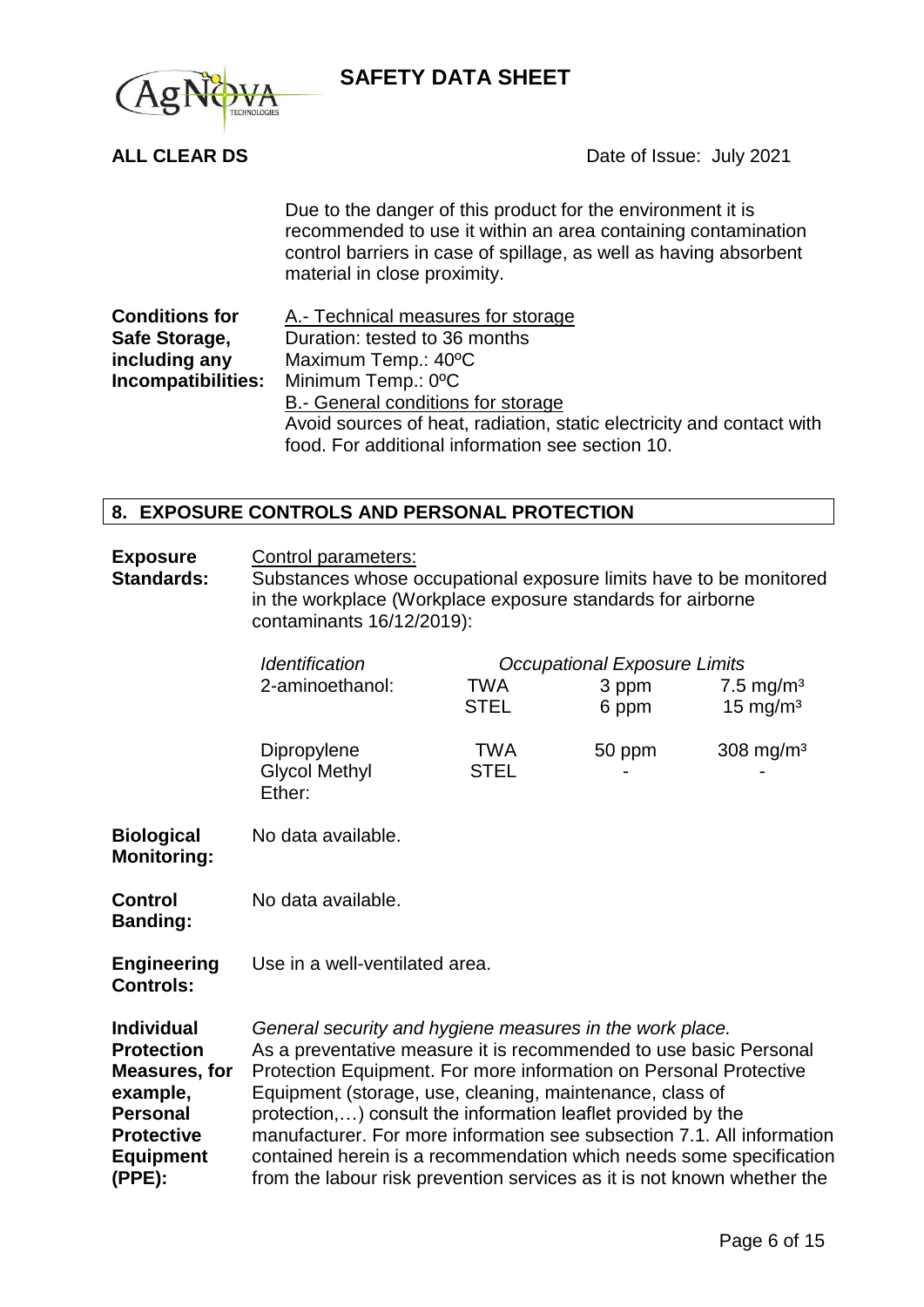

**ALL CLEAR DS** Date of Issue: July 2021

company has additional measures at its disposal.

*Eye and face protection:* Mandatory face protection - face shield. Clean daily and disinfect periodically according to the manufacturer´s instructions. Use if there is a risk of splashing. *Skin protection:*

*Specific protection for the hands:* Mandatory hand protection - non-

disposable chemical protective gloves. The Breakthrough Time indicated by the manufacturer must exceed the period during which the product is being used. Do not use protective creams after the product has come into contact with skin. As the product is a mixture of several substances, the resistance of the glove material can not be calculated in advance with total reliability and has therefore to be checked prior to the application.

*Body protection:* Mandatory complete body protection - disposable clothing for protection against chemical risks. For professional use only. Clean periodically according to the manufacturer´s instructions. Mandatory foot protection - safety footwear for protection against chemical risk. Replace boots at any sign of deterioration.

*Respiratory protection:* Mandatory respiratory tract protection - filter mask for gases and vapours. Replace when there is a taste or smell of the contaminant inside the face mask. If the contaminant comes with warnings it is recommended to use isolation equipment. *Thermal hazards:* No data available.

*Additional emergency measures:* An emergency shower and eyewash stations should be provided in the workplace.

### **9. PHYSICAL AND CHEMICAL PROPERTIES**

| <b>Physical State:</b>    | Liquid                              |
|---------------------------|-------------------------------------|
| <b>Colour:</b>            | Yellow                              |
| Odour:                    | Characteristic                      |
| <b>Melting Point:</b>     | Not applicable*                     |
| <b>Boiling Point:</b>     | Not applicable*                     |
| <b>Flammability:</b>      | Not applicable*                     |
| <b>Lower and Upper</b>    | Not applicable*                     |
| <b>Explosion</b>          |                                     |
| <b>Limit/Flammability</b> |                                     |
| Limit:                    |                                     |
| <b>Flash Point:</b>       | Not flammable $(>93°C)$             |
| <b>Auto-Ignition</b>      | Not applicable*                     |
| Temperature:              |                                     |
| <b>Decomposition</b>      | Not applicable*                     |
| Temperature:              |                                     |
| pH:                       | 10.5-11.5 (at 100%) (ASTM D3838-05) |
| <b>Kinematic</b>          | Not applicable*                     |
|                           |                                     |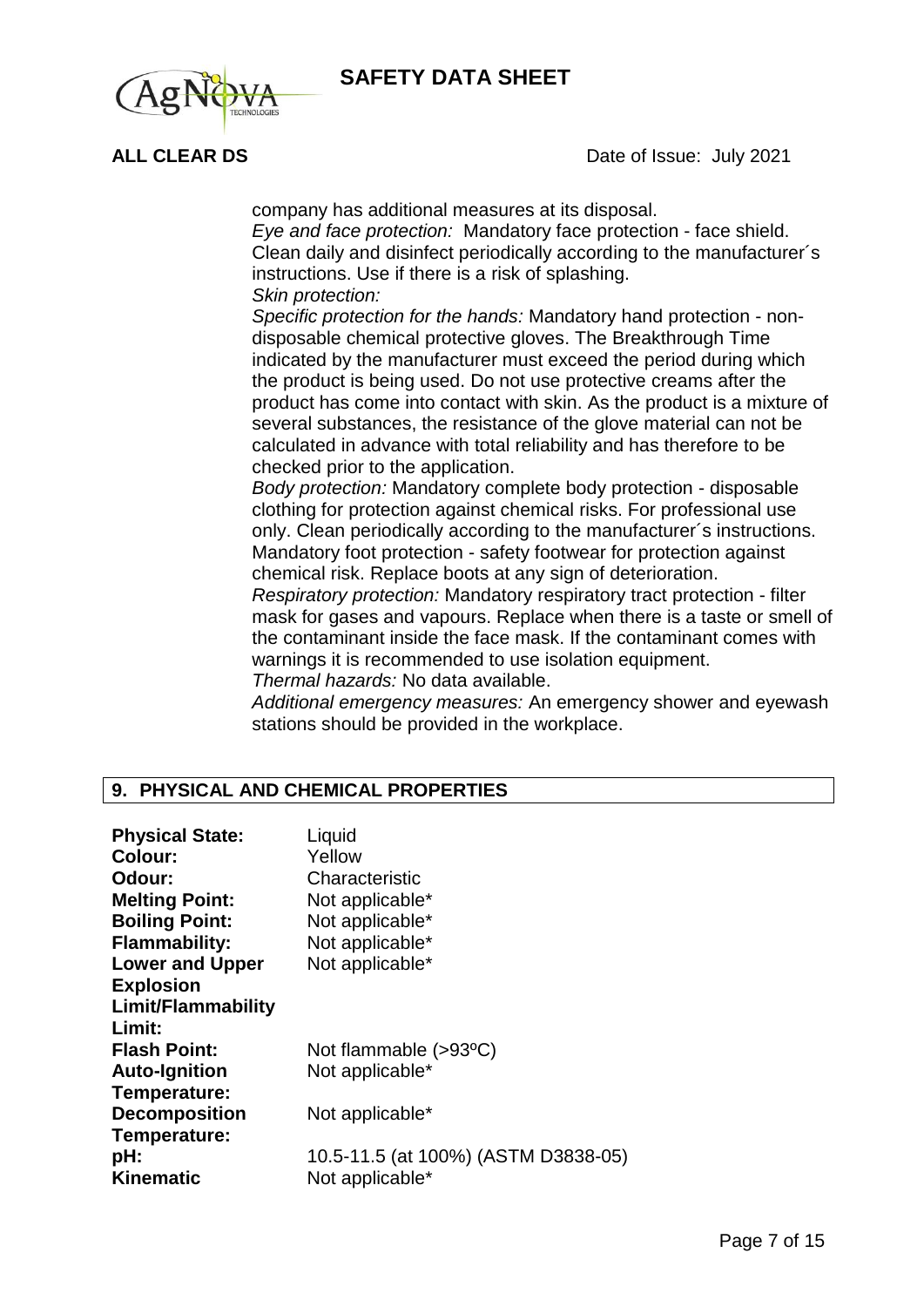



| <b>Viscosity:</b>             |                                                         |
|-------------------------------|---------------------------------------------------------|
| <b>Solubility:</b>            | <b>Miscible</b>                                         |
| <b>Partition</b>              | Not applicable*                                         |
| Coefficient: n-               |                                                         |
| octanol/water (log<br>value): |                                                         |
| <b>Vapour Pressure:</b>       | At 20°C Not applicable*; At 50°C 11601.26 Pa (11.6 kPa) |
| Density (20°C):               | 1065-1085 kg/m <sup>3</sup> (ISO 649-2)                 |
| <b>Relative Vapour</b>        | Not applicable*                                         |
| Density $(20^{\circ}C)$ :     |                                                         |
| <b>Particle</b>               | Not applicable*                                         |
| <b>Characteristics:</b>       |                                                         |

\*Not relevant due to the nature of the product, not providing information property of its hazards.

### **10.STABILITY AND REACTIVITY**

| <b>Reactivity:</b>                                             | No hazardous reactions are expected because the product is stable<br>under recommended storage conditions. See section 7.                                                                                                              |
|----------------------------------------------------------------|----------------------------------------------------------------------------------------------------------------------------------------------------------------------------------------------------------------------------------------|
| <b>Chemical</b><br><b>Stability:</b>                           | Chemically stable under the conditions of storage, handling and<br>use.                                                                                                                                                                |
| <b>Possibility of</b><br><b>Hazardous</b><br><b>Reactions:</b> | Under the specified conditions, hazardous reactions that lead to<br>excessive temperatures or pressure are not expected.                                                                                                               |
| <b>Conditions to</b><br><b>Avoid:</b>                          | Applicable for handling and storage at room temperature:<br>Shock and friction: Not applicable.<br>Contact with air: Not applicable.<br>Increase in temperature: Not applicable.<br>Sunlight: Precaution.<br>Humidity: Not applicable. |
| Incompatible<br><b>Materials:</b>                              | Acids: Avoid strong acids.<br>Water: Not applicable.<br>Oxidising materials: Precaution.<br>Combustible materials: Not applicable.<br>Others: Avoid alkalis or strong bases.                                                           |
| <b>Hazardous</b><br><b>Decomposition</b><br><b>Products:</b>   | Depending on the decomposition conditions, complex mixtures of<br>chemical substances can be released: carbon dioxide $(CO2)$ , carbon<br>monoxide and other organic compounds.                                                        |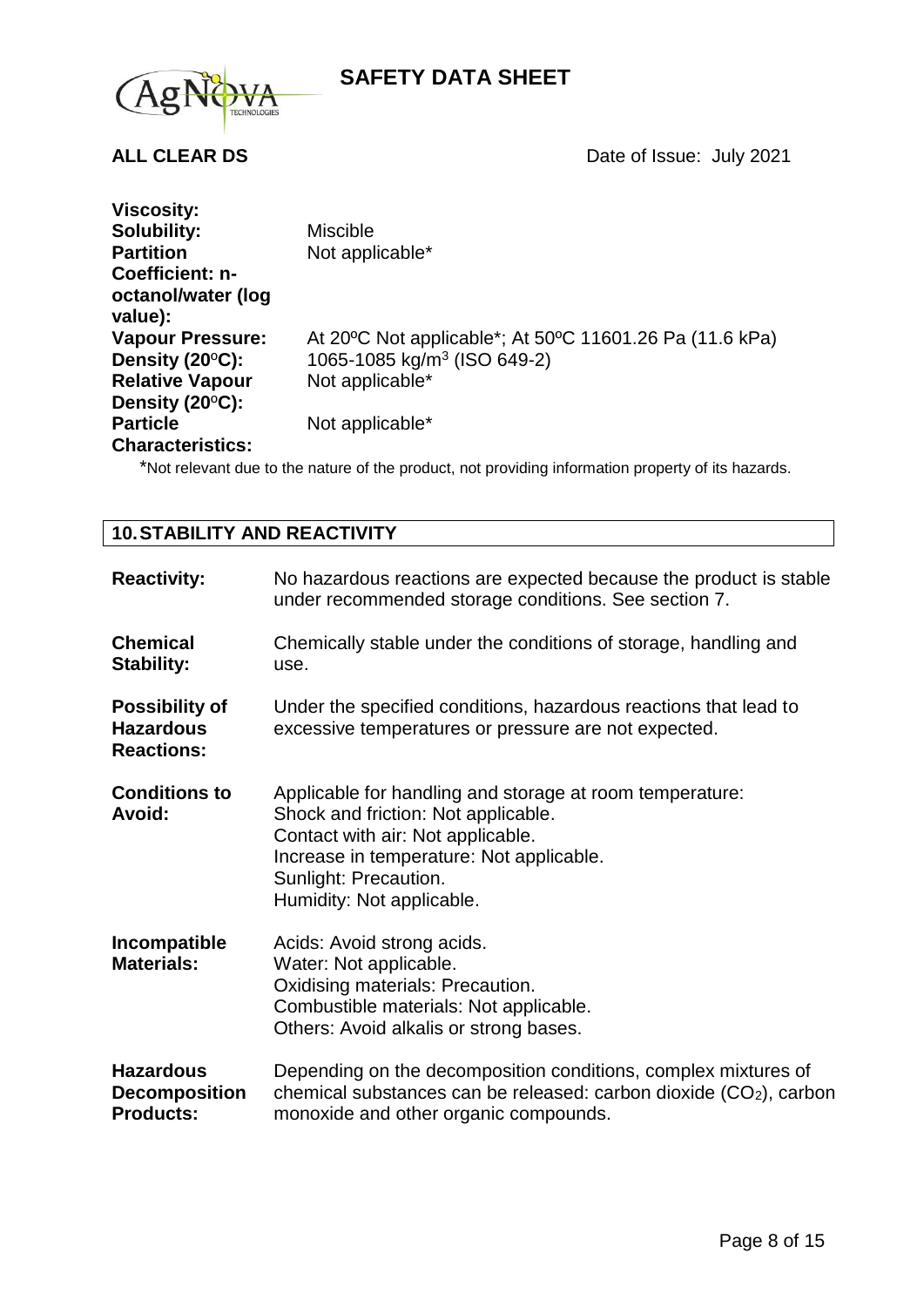

**ALL CLEAR DS** Date of Issue: July 2021

### **11.TOXICOLOGICAL INFORMATION**

The experimental information related to the toxicological properties of the product itself is not available.

## **Dangerous health implications:**

In case of exposure that is repetitive, prolonged or at concentrations higher than recommended by the occupational exposure limits, it may results in adverse effects on health, depending on the means of exposure:

| <b>Acute Toxicity:</b>                                        | Ingestion (acute effect): Based on available data, the classification<br>criteria are not met, however, it contains substances classified<br>as dangerous for consumption. For more information see section<br>3. Corrosivity/Irritability: Corrosive product, if it is swallowed<br>causes burns destroying the tissues. For more information about<br>secondary effects from skin contact see section 2.           |
|---------------------------------------------------------------|----------------------------------------------------------------------------------------------------------------------------------------------------------------------------------------------------------------------------------------------------------------------------------------------------------------------------------------------------------------------------------------------------------------------|
|                                                               | Inhalation (acute effect): Based on available data, the classification<br>criteria are not met. However, it contains substances classified<br>as dangerous for inhalation. For more information see section 3.<br>Corrosivity/Irritability: Prolonged inhalation of the product is<br>corrosive to mucous membranes and the upper respiratory<br>tract.                                                              |
| <b>Skin Corrosion/</b><br><b>Irritation:</b>                  | Above all, skin contact may occur as fabrics of all thicknesses can<br>be destroyed, resulting in burns. For more information on the<br>secondary effects see section 2.                                                                                                                                                                                                                                             |
| <b>Serious Eye</b><br>Damage/<br><b>Irritation:</b>           | Produces serious eye damage after contact.                                                                                                                                                                                                                                                                                                                                                                           |
| <b>Respiratory or</b><br><b>Skin</b><br><b>Sensitisation:</b> | Respiratory: Based on available data, the classification criteria are<br>not met, as it does not contain substances classified as<br>dangerous with sensitising effects. For more information see<br>section 3.<br>Cutaneous: Based on available data, the classification criteria are<br>not met, as it does not contain substances classified as<br>dangerous for this effect. For more information see section 3. |
| <b>Germ Cell</b><br><b>Mutagenicity:</b>                      | Based on available data, the classification criteria are not met, as it<br>does not contain substances classified as dangerous for this<br>effect. For more information see section 3.                                                                                                                                                                                                                               |
| Carcinogenicity:                                              | Based on available data, the classification criteria are not met, as it<br>does not contain substances classified as dangerous for the                                                                                                                                                                                                                                                                               |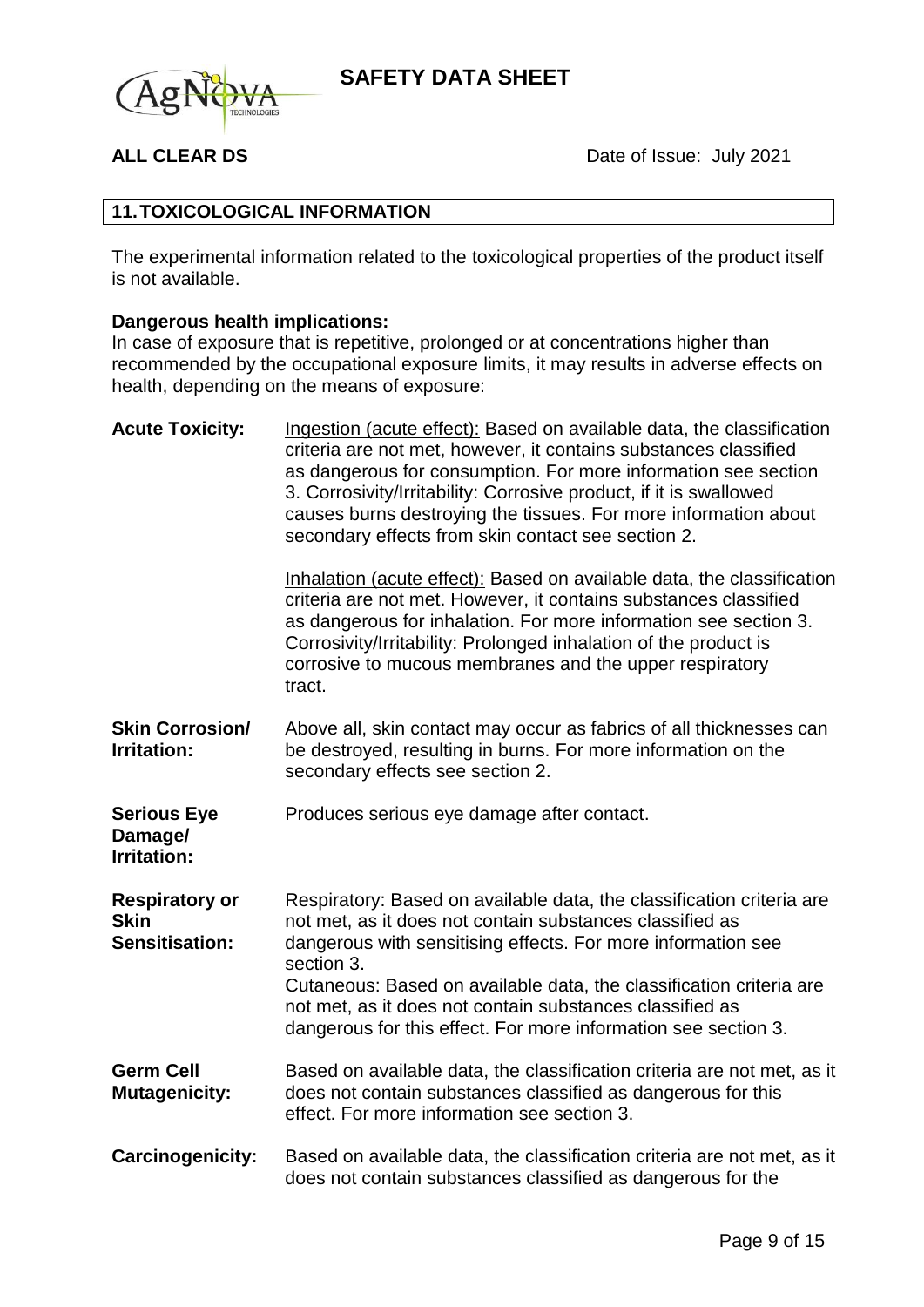

**ALL CLEAR DS** Date of Issue: July 2021 effects mentioned. For more information see section 3. IARC: Nonapplicable **Reproductive Toxicity:** Based on available data, the classification criteria are not met, as it does not contain substances classified as dangerous for this effect. For more information see section 3. **Specific Target Organ Toxicity (STOT) – single exposure:** Causes irritation in respiratory passages, which is normally reversible and limited to the upper respiratory passages. **Specific Target Organ Toxicity (STOT) – repeated exposure:** Based on available data, the classification criteria are not met, as it does not contain substances classified as dangerous for this effect. For more information see section 3. Skin: Based on available data, the classification criteria are not met, as it does not contain substances classified as dangerous for this effect. For more information see section 3. **Aspiration Hazard:** Based on available data, the classification criteria are not met, as it does not contain substances classified as dangerous for this effect. For more information see section 3. **Information on Possible Routes of Exposure:**

See above and section 4.

### **Early Onset Symptoms related to Exposure:**

See above and section 4.

#### **Specific Toxicology Information on the Substances:**

| Benzenesulfonic acid, mono-C10-<br>13-alkyl derivs., compds. with<br>ethanolamine: | LD <sub>50</sub> oral (rat): $1570$ mg/kg<br>LD <sub>50</sub> dermal (rabbit): 2504 mg/kg<br>$LC_{50}$ inhalation: >5 mg/L (4 h)       |
|------------------------------------------------------------------------------------|----------------------------------------------------------------------------------------------------------------------------------------|
| tetrasodium (1-hydroxyethylidene)<br>bisphosphonate:                               | $LD_{50}$ oral (rat): 1219 mg/kg<br>$LD_{50}$ dermal: $>5000$ mg/kg<br>$LC_{50}$ inhalation: >5 mg/L (4 h)                             |
| 2-aminoethanol:                                                                    | $LD_{50}$ oral (rat): 1515 mg/kg<br>LD <sub>50</sub> dermal (rabbit): 2504 mg/kg<br>LC <sub>50</sub> inhalation (rat): 11 mg/L $(4 h)$ |
| Alcohols, C12-15, ethoxylated (7)<br>EO):                                          | $LD_{50}$ oral (rat): 300 mg/kg<br>$LD_{50}$ dermal: >5000 mg/kg<br>LC <sub>50</sub> inhalation: $>20$ mg/L (4 h)                      |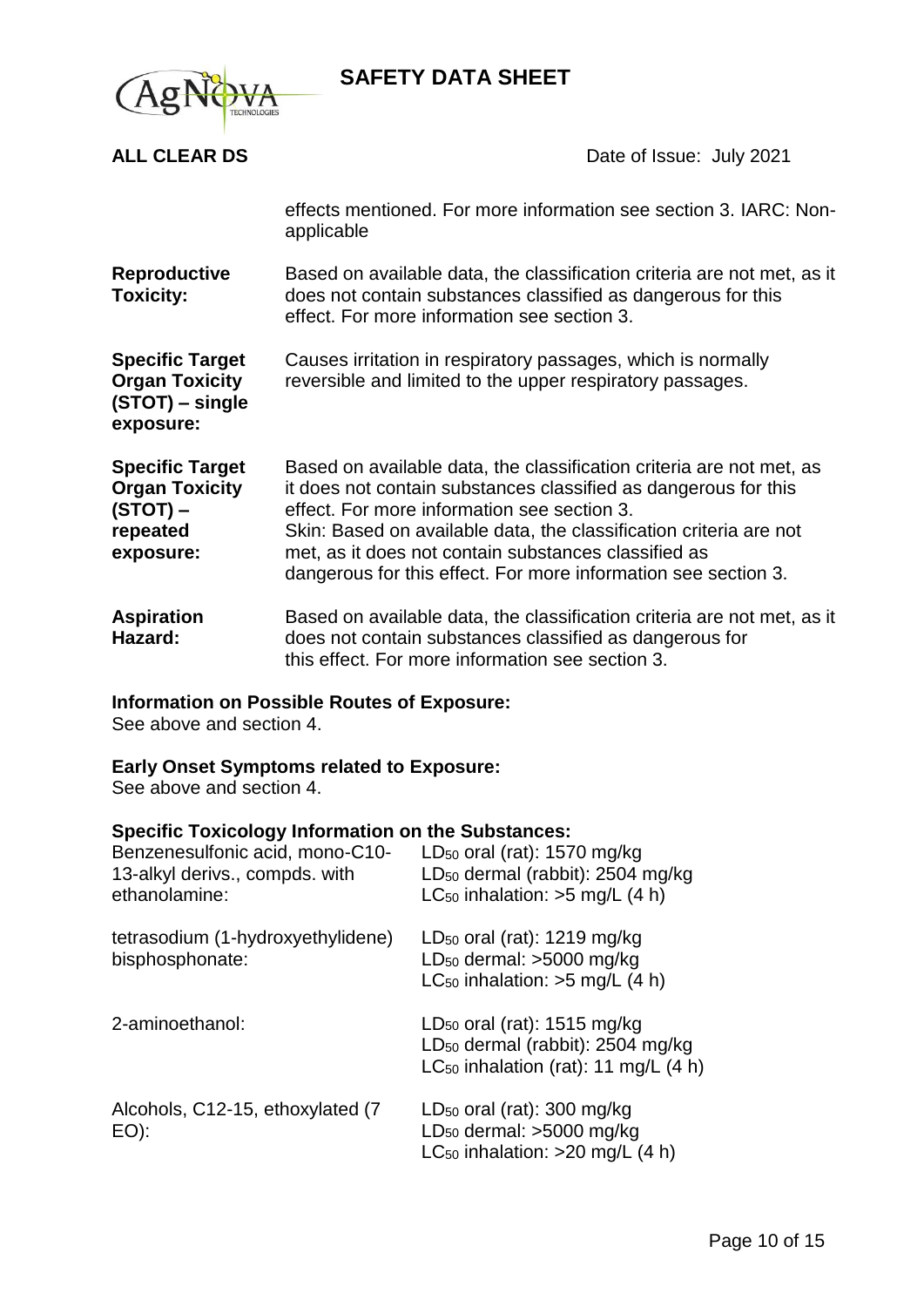

**ALL CLEAR DS** Date of Issue: July 2021

## **Acute Toxicity Estimate (ATE mix):**

| ATE mix |                                                   | Ingredient(s) of unknown toxicity |
|---------|---------------------------------------------------|-----------------------------------|
| Oral    | 2347.66 mg/kg (Calculation method)                | $0\%$                             |
| Dermal  | >5000 mg/kg (Calculation method)                  | Non-applicable                    |
|         | Inhalation 111.11 mg/L (4 h) (Calculation method) | $0\%$                             |

## **12.ECOLOGICAL INFORMATION**

| <b>Ecotoxicity:</b>                         | Benzenesulfonic<br>acid, mono-C10-<br>13-alkyl derivs.,<br>compds. with<br>ethanolamine: | The experimental information related to the eco-toxicological<br>properties of the product itself is not available.<br>LC <sub>50</sub> 1.67 mg/L (96 h) Lepomis macrochirus Fish<br>$EC_{50}$ Non-applicable<br>$EC_{50}$ Non-applicable |                                                                                                              |
|---------------------------------------------|------------------------------------------------------------------------------------------|-------------------------------------------------------------------------------------------------------------------------------------------------------------------------------------------------------------------------------------------|--------------------------------------------------------------------------------------------------------------|
|                                             | 2-aminoethanol:                                                                          | LC <sub>50</sub> 349 mg/L (96 h) Cyprinus carpio Fish<br>Algae                                                                                                                                                                            | EC <sub>50</sub> 65 mg/L (48 h) Daphnia magna Crustacean<br>$EC_{50}$ 22 mg/L (72 h) Scenedesmus subspicatus |
|                                             | Alcohols, C12-<br>15, ethoxylated<br>(7 EO):                                             | $LC_{50}$ > 10-100 mg/L (96 h) Fish<br>$EC_{50}$ >10-100 mg/L (48 h) Crustacean<br>$EC_{50}$ >10-100 mg/L (72 h) Algae                                                                                                                    |                                                                                                              |
| <b>Persistence and</b><br>Degradability:    | Benzenesulfonic<br>acid, mono-C10-<br>13-alkyl derivs.,<br>compds. with<br>ethanolamine: | Degradability<br><b>BOD5 Non-applicable</b><br><b>COD Non-applicable</b><br>BOD5/COD Non-<br>applicable                                                                                                                                   | Biodegradability<br><b>Concentration Non-</b><br>applicable<br>Period 21 days<br>90% biodegradable           |
|                                             | 2-aminoethanol:                                                                          | <b>BOD5 Non-applicable</b><br><b>COD Non-applicable</b><br>BOD5/COD Non-<br>applicable                                                                                                                                                    | Concentration 20 mg/L<br>Period 21 days<br>90% biodegradable                                                 |
| <b>Bioaccumulative</b><br><b>Potential:</b> | Benzenesulfonic acid, mono-C10-13-                                                       | alkyl derivs., compds. with ethanolamine:                                                                                                                                                                                                 | <b>BCF: 87</b><br>Pow Log: -<br>Potential: Moderate                                                          |
|                                             | 2-aminoethanol:                                                                          |                                                                                                                                                                                                                                           | <b>BCF: 3</b><br>Pow Log: -1.31<br>Potential: Low                                                            |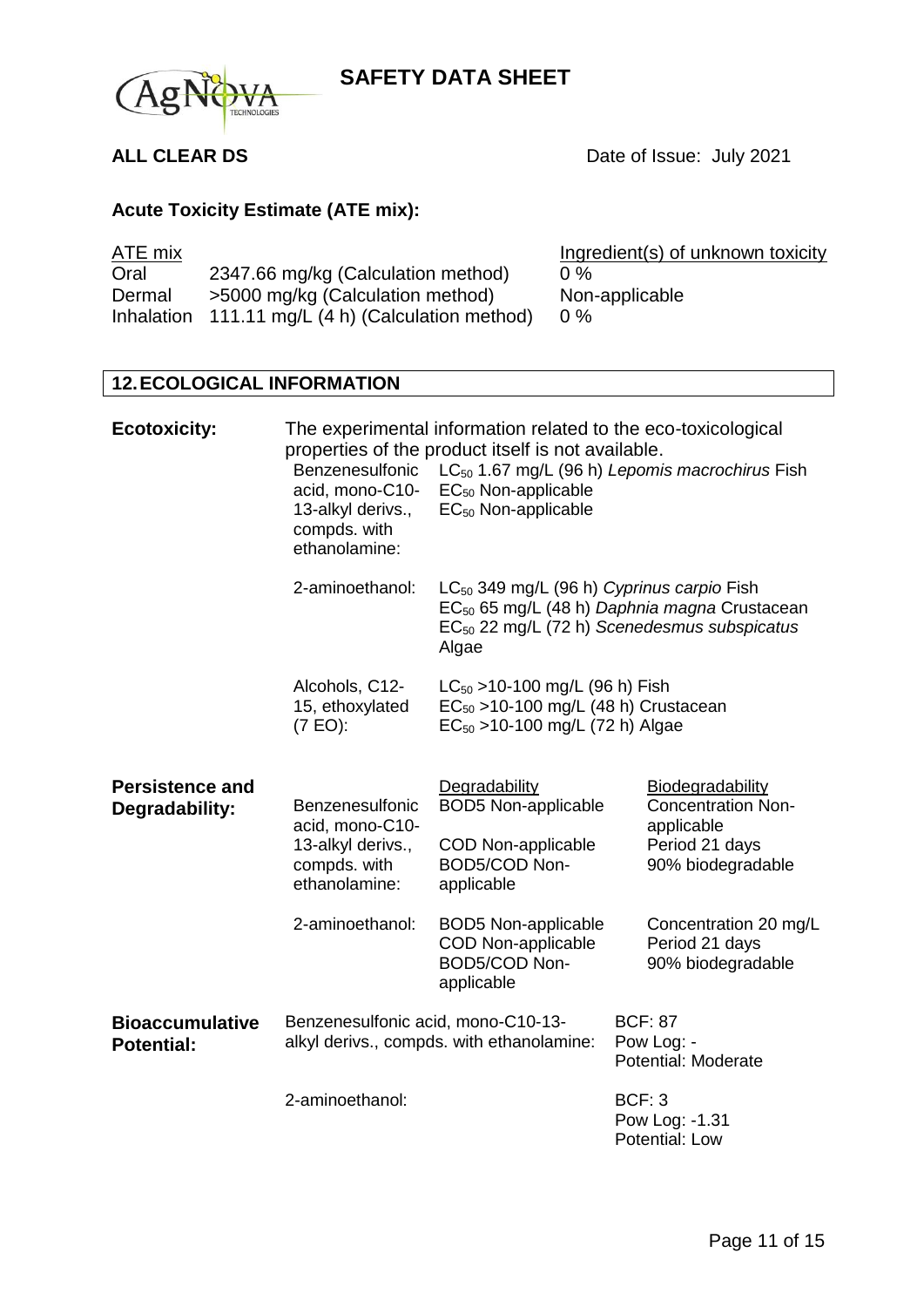



| <b>Mobility in Soil:</b>         | <b>Benzenesulfonic</b><br>acid, mono-C10-<br>13-alkyl derivs.,<br>compds. with<br>ethanolamine: | Absorption/desorption<br>Koc: 1.16<br>Conclusion: Very High<br>Surface tension: Non-<br>applicable | Volatility<br>Henry: Non-applicable<br>Dry soil: Non-applicable<br>Moist soil: Non-<br>applicable |
|----------------------------------|-------------------------------------------------------------------------------------------------|----------------------------------------------------------------------------------------------------|---------------------------------------------------------------------------------------------------|
|                                  | 2-aminoethanol:                                                                                 | Koc: 0.27<br>Conclusion: Very High<br>Surface tension: 5.025E-<br>$2$ N/m (25 $^{\circ}$ C)        | Henry: 3.7E-5 Pa-m <sup>3</sup> /mol<br>Dry soil: No<br>Moist soil: No                            |
| <b>Other Adverse</b><br>Effects: | Not described                                                                                   |                                                                                                    |                                                                                                   |

### **13.DISPOSAL CONSIDERATIONS**

#### **Disposal Methods:**

Consult the appropriate waste management authority on the assessment and disposal operations in accordance with relevant local, state and federal regulations. See section 6 'Environmental Precautions'.

### **14.TRANSPORT INFORMATION**

#### **Transport by land:**

**Classified as a Dangerous Good (Class 8)** according to the Australian Code for the Transport of Dangerous Goods by Road and Rail 7<sup>th</sup> Edition

| <b>UN Number:</b>                                                                  | <b>UN1760</b>                             |
|------------------------------------------------------------------------------------|-------------------------------------------|
| <b>Proper Shipping</b><br><b>Name or Technical</b><br>Name:                        | CORROSIVE LIQUID, N.O.S. (2-aminoethanol) |
| <b>Transport Hazard</b><br><b>Class:</b>                                           | 8                                         |
| <b>Packing Group</b><br>Number:                                                    | Ш                                         |
| <b>Environmental</b><br><b>Hazards for</b><br><b>Transport</b><br><b>Purposes:</b> | <b>None</b>                               |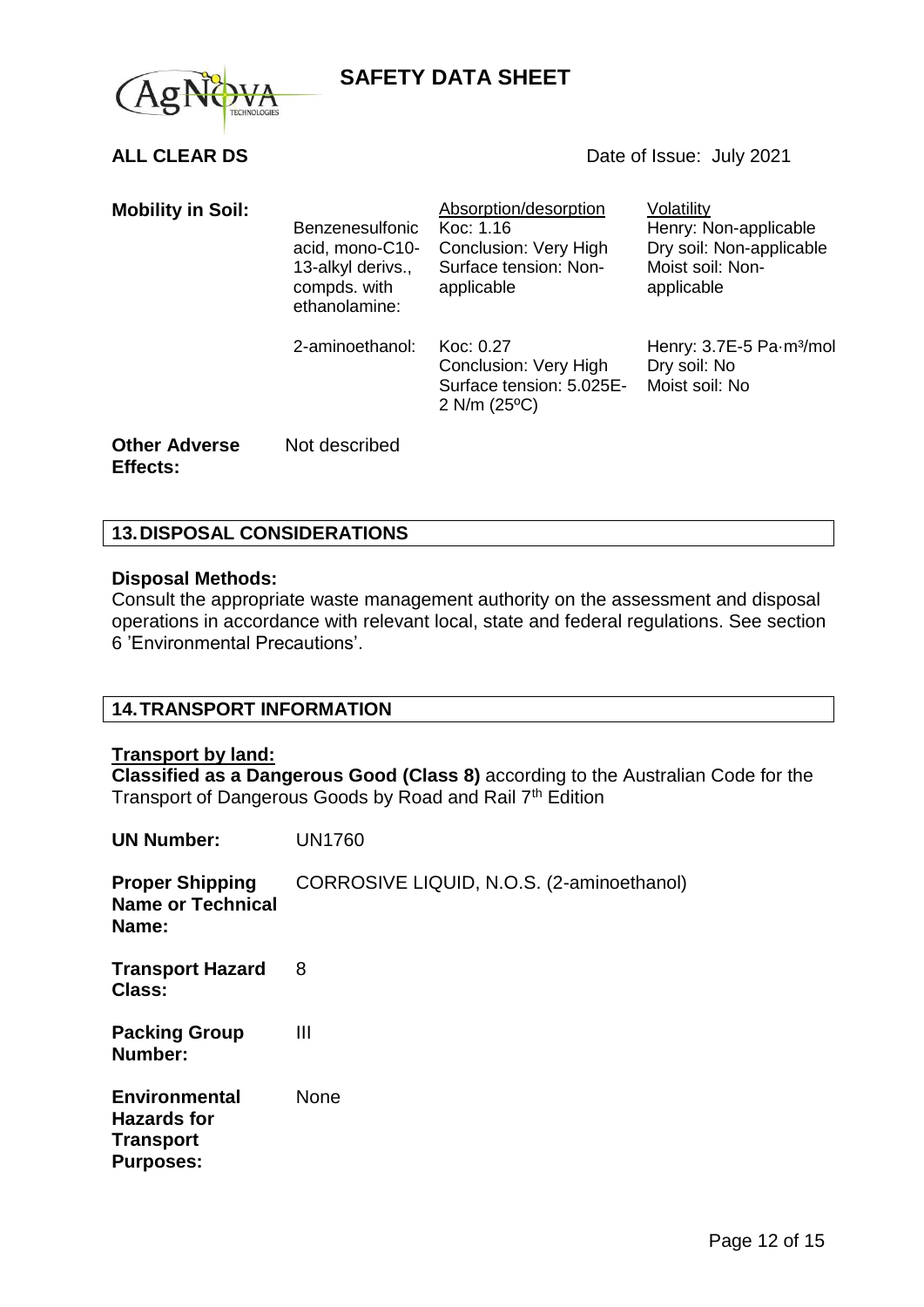

**ALL CLEAR DS** Date of Issue: July 2021

| <b>Special</b><br><b>Precautions for</b><br>User:                                                   | Physico-Chemical properties: see section 9                                                         |  |
|-----------------------------------------------------------------------------------------------------|----------------------------------------------------------------------------------------------------|--|
| <b>Additional</b><br>Information:                                                                   | Limited quantities: 5 L                                                                            |  |
| <b>Hazchem Code:</b>                                                                                | 2X                                                                                                 |  |
| <b>Transport by sea:</b><br>With regard to IMDG 39-18                                               |                                                                                                    |  |
| <b>UN Number:</b>                                                                                   | <b>UN1760</b>                                                                                      |  |
| <b>Proper Shipping</b><br><b>Name or Technical</b><br>Name:                                         | CORROSIVE LIQUID, N.O.S. (2-aminoethanol)                                                          |  |
| <b>Transport Hazard</b><br>Class:                                                                   | 8                                                                                                  |  |
| <b>Packing Group</b><br>Number:                                                                     | Ш                                                                                                  |  |
| <b>Environmental</b><br><b>Hazards for</b><br><b>Transport</b><br><b>Purposes:</b>                  | None, not a marine pollutant                                                                       |  |
| <b>Special</b><br><b>Precautions for</b><br>User:                                                   | Special regulations - 223, 274<br>EmS codes F-A, S-B<br>Physico-Chemical properties: see section 9 |  |
| <b>Additional</b><br>Information:                                                                   | Limited quantities: 5 L<br>Segregation group: Non-applicable                                       |  |
| <b>Transport in bulk</b><br>according to<br><b>Annex II of Marpol</b><br>73/78 and the IBC<br>code: | Non-applicable                                                                                     |  |

**Transport by air: With regard to IATA/ICAO 2021:**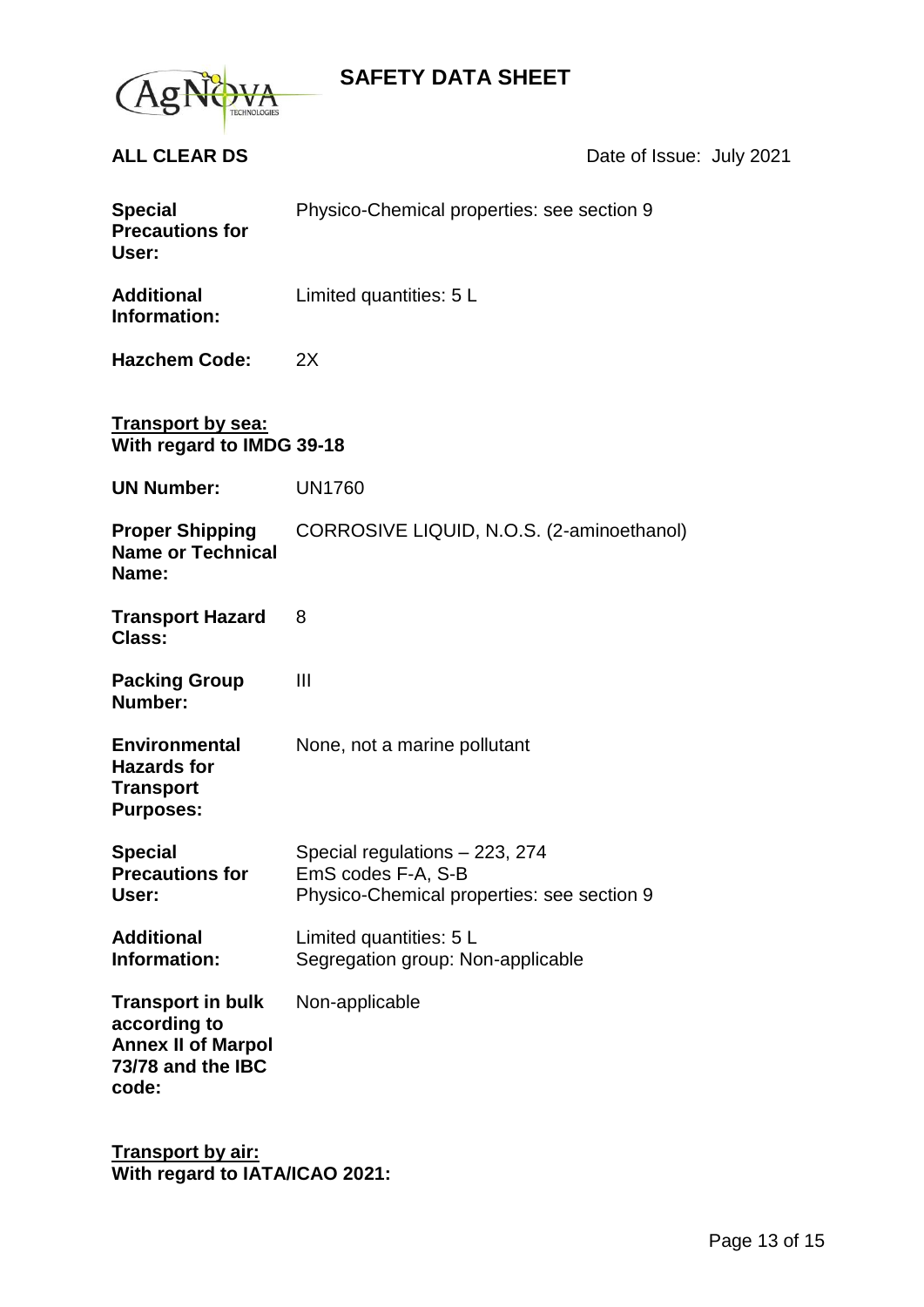

**ALL CLEAR DS** Date of Issue: July 2021

| <b>UN Number:</b>                                                                                   | <b>UN1760</b>                              |
|-----------------------------------------------------------------------------------------------------|--------------------------------------------|
| <b>Proper Shipping</b><br><b>Name or Technical</b><br>Name:                                         | CORROSIVE LIQUID, N.O.S. (2-aminoethanol)  |
| <b>Transport Hazard</b><br>Class:                                                                   | 8                                          |
| <b>Packing Group</b><br>Number:                                                                     | Ш                                          |
| <b>Environmental</b><br><b>Hazards for</b><br><b>Transport</b><br><b>Purposes:</b>                  | <b>None</b>                                |
| <b>Special</b><br><b>Precautions for</b><br>User:                                                   | Physico-Chemical properties: see section 9 |
| <b>Transport in bulk</b><br>according to<br><b>Annex II of Marpol</b><br>73/78 and the IBC<br>code: | Non-applicable                             |

### **15.REGULATORY INFORMATION**

APVMA: Registration not required

**SUSMP:** Not scheduled

**State Departments of Agriculture / Primary Industries:** No data available

**Australian Inventory of Chemical:** Listed

### **16.OTHER INFORMATION**

**Date of Preparation or Revision:** July 2021